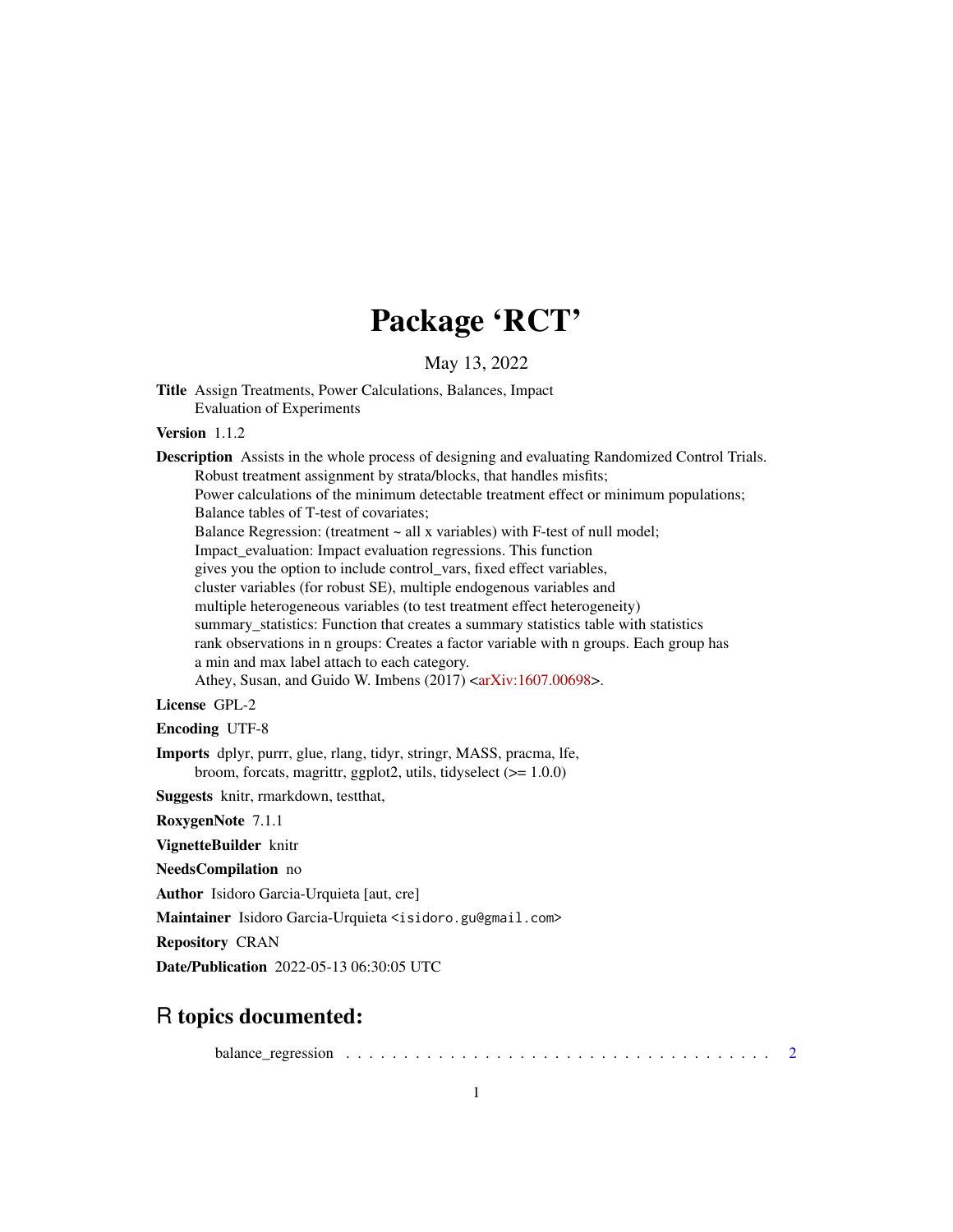#### <span id="page-1-0"></span>2 balance\_regression

|       | balance table $\ldots \ldots \ldots \ldots \ldots \ldots \ldots \ldots \ldots \ldots \ldots \ldots \ldots$ |  |
|-------|------------------------------------------------------------------------------------------------------------|--|
|       |                                                                                                            |  |
|       |                                                                                                            |  |
|       |                                                                                                            |  |
|       |                                                                                                            |  |
|       |                                                                                                            |  |
|       |                                                                                                            |  |
|       |                                                                                                            |  |
|       |                                                                                                            |  |
|       |                                                                                                            |  |
| Index |                                                                                                            |  |

balance\_regression *balance\_regression() Runs a LPM of treatment status against all covariates (treatment~X'B).*

#### Description

balance\_regression() Runs a LPM of treatment status against all covariates (treatment~X'B).

#### Usage

balance\_regression(data, treatment)

#### Arguments

| data      | A data.frame, tibble or data.table    |
|-----------|---------------------------------------|
| treatment | a string with treatment status column |

#### Details

This functions runs a Linear Probability model of each treatment group & control on all the columns in data. For instance, if treatment column has values of  $(0,1,2)$ , balance\_regression will run two models: 1) LPM(treatment(0,1)~X'b) and 2) LPM(treatment(0,2)~X'b). The value are the regression tables and details of the F\_test of these models.

#### Value

A list: regression\_tables = regression output of treatment against all covariates, F\_test = table with the F tests of each regression

```
data \le-data.frame(x1 = rnorm(n = 100, mean = 100, sd = 15), x2= rnorm(n = 100, mean = 65),
treat = rep(c(0,1,2,3,4), each = 20)balance_regression(data = data, treatment = "treat")
```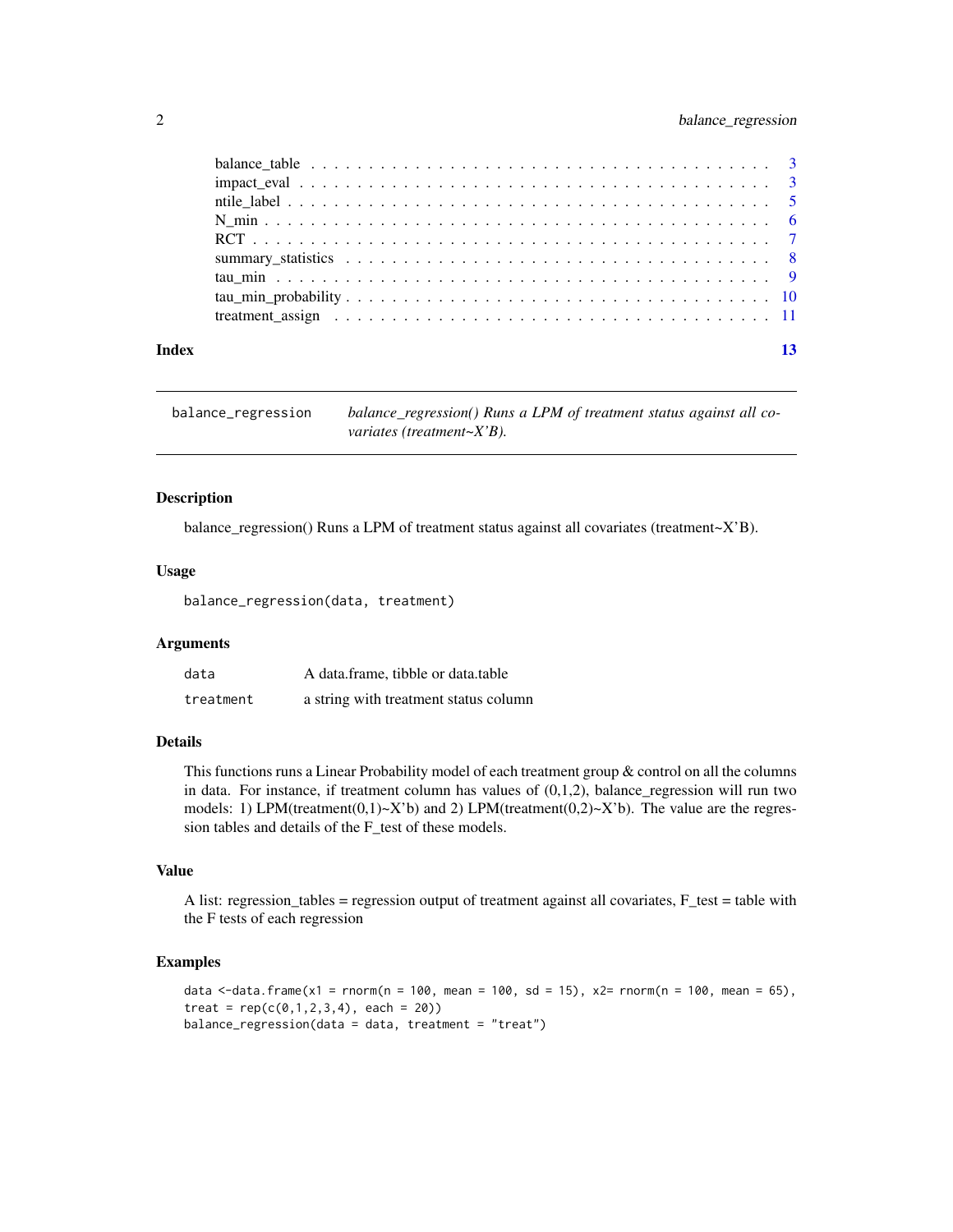<span id="page-2-0"></span>

#### Description

Creates balance table for the X variables across treatment status

#### Usage

```
balance_table(data, treatment)
```
#### Arguments

| data      | A data frame, tibble or data table    |
|-----------|---------------------------------------|
| treatment | a string with treatment status column |

#### Details

balance\_table() performs t.test(X~treatment) for each X column in data. Every value of treatment i.e 1,2,3,...N is compared against control value (0) or the first value of the treatment column. For instance, If treatment column has values of  $(0,1,2,3)$ , balance\_table will return: the mean value of each treatment (for all X's), and the p\_values of the t.test of  $(1,2,3)$  against treatment = 0.

#### Value

A tibble with Mean\_value of each treatment status and p\_values

#### Examples

```
data \le-data.frame(x1 = rnorm(n = 100, mean = 100, sd = 15),
                  x2=rnorm(n = 100, mean = 65),
                  treatment = rep(c(0,1,2,3,4), each = 20)balance_table(data, "treatment")
```
impact\_eval *Impact Evaluation of Treatment Effects*

#### Description

Impact Evaluation of Treatment Effects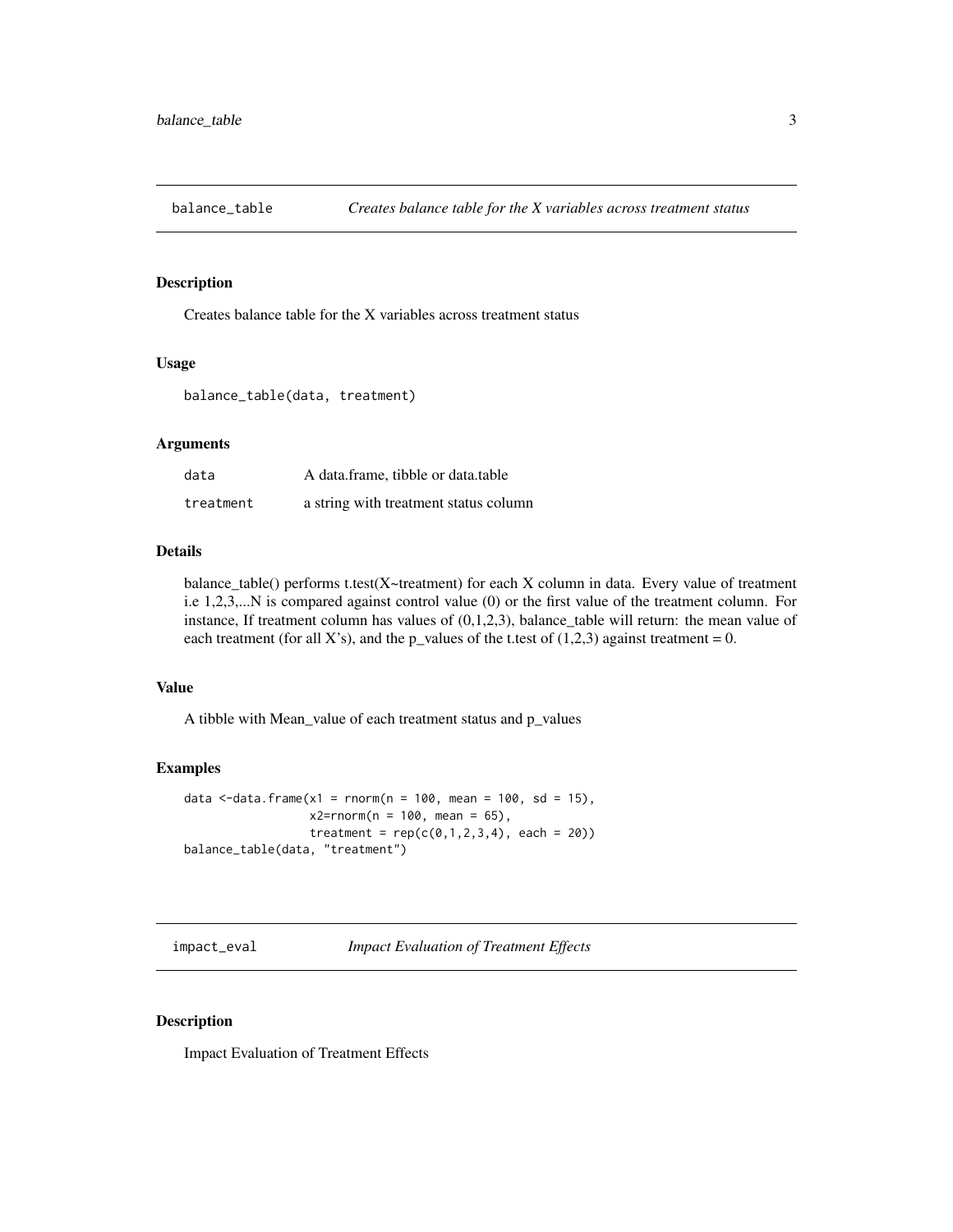#### Usage

```
impact_eval(
  data,
  endogenous_vars,
  treatment,
  heterogenous_vars,
  cluster_vars = "0".
  fixed_effect_vars = "0",
  control_vars
\mathcal{L}
```
#### Arguments

| data              | A data frame, tibble or data table                                                             |
|-------------------|------------------------------------------------------------------------------------------------|
| endogenous_vars   |                                                                                                |
|                   | Vector of Y's on which treatment effects will be evaluated                                     |
| treatment         | Variable indicating the treatment status                                                       |
| heterogenous_vars |                                                                                                |
|                   | Vector of variables for which you wish to assess treatment distributions/heterogeneities.      |
| cluster_vars      | Vector of variables to cluster the standard errors. Default is without clustered<br>std errors |
| fixed_effect_vars |                                                                                                |
|                   | Vector of variables to add as fixed effects. Default is without fixed effects                  |
|                   | control vars Vector of variables to control for in the evaluation. Default is without controls |

#### Details

This function carries out the evaluation of treatment effects on endogenous variables. It automatically runs the regressions of all the endogenous\_vars supplied & all the combinations of endogenous\_vars and heterogenous\_vars. Additionally, the function has the option of include fixed\_effects, controls and cluster variables for clustered std errors.

#### Value

impact\_eval() returns a list of regression tables. The names of the list are the same as the endogenous variables. for heterogeneities the names are endogenous\_var\_heterogenous\_var

#### Examples

```
data <- data.frame(y_1 = r \cdot norm(n = 100, mean = 100, sd = 15),
                  y_2 = rnorm(n = 100, mean = 8, sd = 2),treat = rep(c(\emptyset, 1, 2, 3)), each = 25),
                  heterogenous_var1 = rep(c("X_Q1", "X_Q2", "X_Q3", "X_Q4"), times = 25),cluster_var1 = rep(c(1:5), times = 20),
                   fixed_effect_var1 = rep(c(1,2), times = 50),
                   control\_var1 = rnorm(n = 100, mean = 20, sd = 1))
```
evaluation<-impact\_eval(data = data,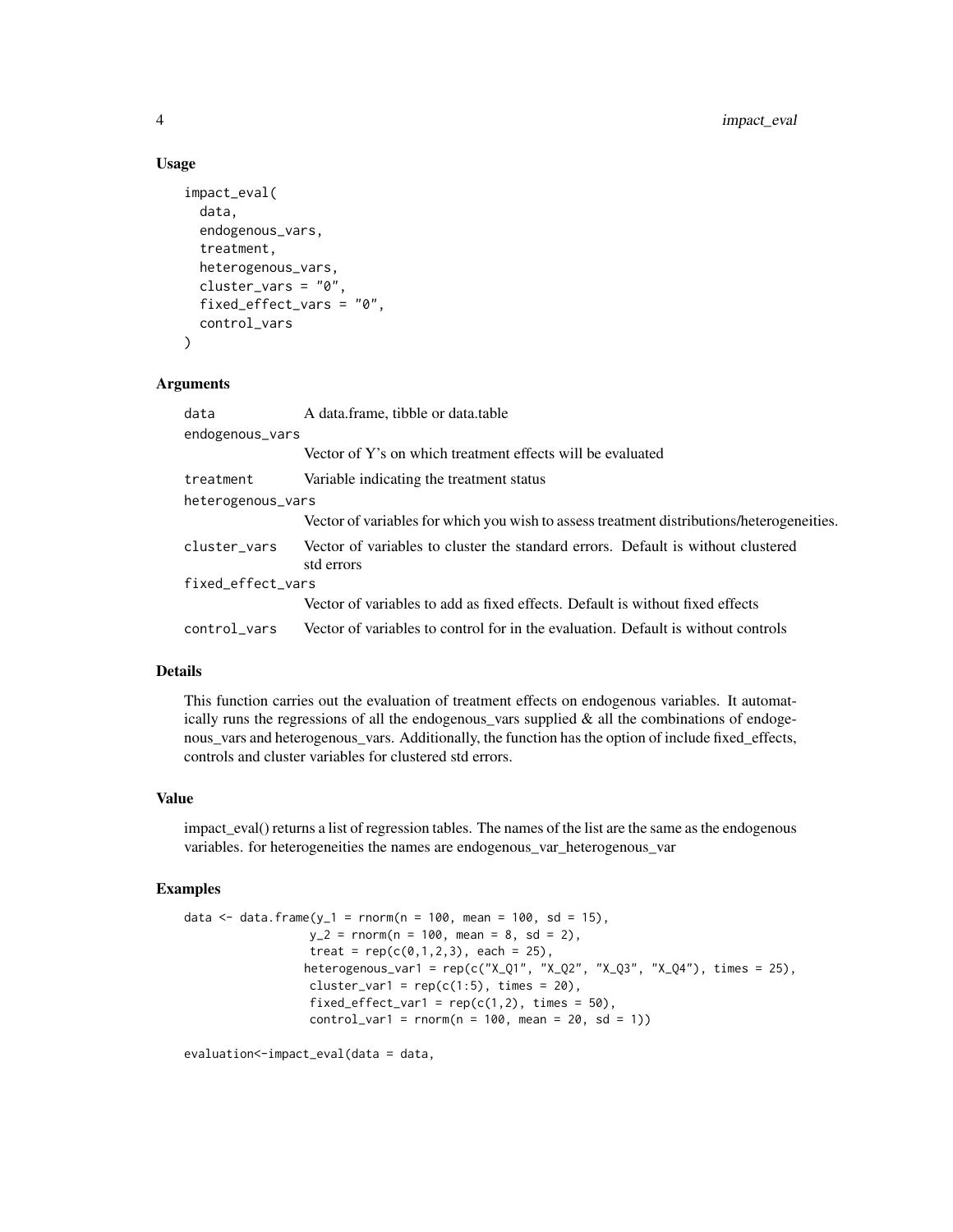```
endogenous_vars = c("y_1", "y_2"),
       treatment = "treat",
       heterogenous_vars = c("heterogenous_var1"),
cluster_vars = "cluster_var1", fixed_effect_vars = c("fixed_effect_var1"),
       control_vars = c("control_var1"))
```
ntile\_label *ntile\_label() ranks observations in n groups, with labels*

#### Description

ntile\_label() ranks observations in n groups, with labels

#### Usage

ntile\_label(var, n, digits = 0)

#### Arguments

| var    | The variable wished to be ntile label   |
|--------|-----------------------------------------|
| n      | rank the variable in n groups           |
| digits | How many digits to include in the label |

#### Details

n\_tile\_label is very similar to ntile from dplyr. But n\_tile\_label creates the n groups and then labels them. For each group i, the value of the ntile\_label is  $[\min(i)$  -  $\max(i)]$ .

#### Value

A ordered factor vector of each n group. The value has the form of  $[\min(n_i)$  -  $\max(n_i)]$ 

```
data \leq data.frame(y_1 = rbinom(n = 100, size = 1, prob = 0.3),
                  y_2 = rnorm(n = 100, mean = 8, sd = 2)data$y_1_2 <- ntile_label(data$y_1, n = 2, digits = 0)
data\y_2_4 < - ntile_label(datay_2, n = 4, digits = 1)
```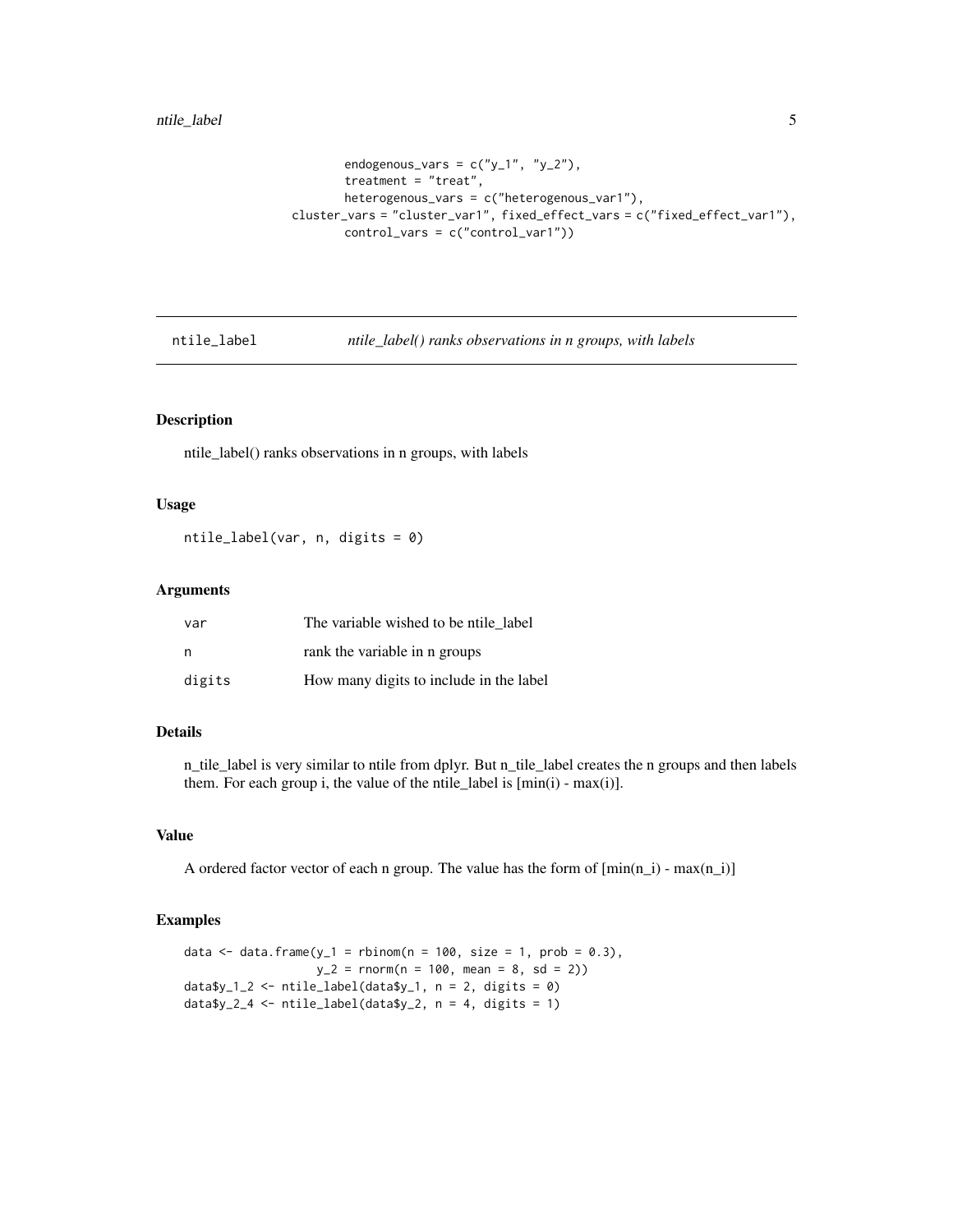<span id="page-5-0"></span>N\_min *N\_min() computes the minimum population needed to detect difference between control group and each treatment, given a target minimum detectable effect*

#### Description

N\_min() computes the minimum population needed to detect difference between control group and each treatment, given a target minimum detectable effect

#### Usage

```
N_min(
  outcome_var,
  tau_min,
  power = 0.8,
  significance = 0.05,
  share_control,
  n_groups = 2
)
```
#### Arguments

| outcome_var   | the variable for which you wish to test the impact of treatment                                                  |
|---------------|------------------------------------------------------------------------------------------------------------------|
| tau_min       | the target detectable effect (in outcome_var units)                                                              |
| power         | The level of power of the test $(1 - Pr(Reject H_0) H_0)$ . Default is 0.8                                       |
| significance  | The level of significance of the test $Pr(Reject H 0)H 0 False)$ . Default is 0.05                               |
| share_control | The share of observations in N assigned to control. This argument allows for<br>sequences (i.e. $seq(0,1,0.1)$ ) |
| n_groups      | Number of groups (control $+$ # treatment groups)                                                                |

#### Details

This function calculates the minimum experiment's population needed in order to detect at least a difference of tau\_min statistically significantly. This is between any two given groups (e.g. control vs each treatment), given the outcome variable, power and significance

#### Value

A tibble with the share\_control and N observations in control group (N\_control), the share and N of each treatment c(share\_ti, N\_ti), total share of treatment rows and N treated (share\_treat, N\_treat), N, the minimum detectable difference between control and all treatments together (tau\_min\_global), the minimum detectable difference between control and each treatment (tau\_min\_each\_treat)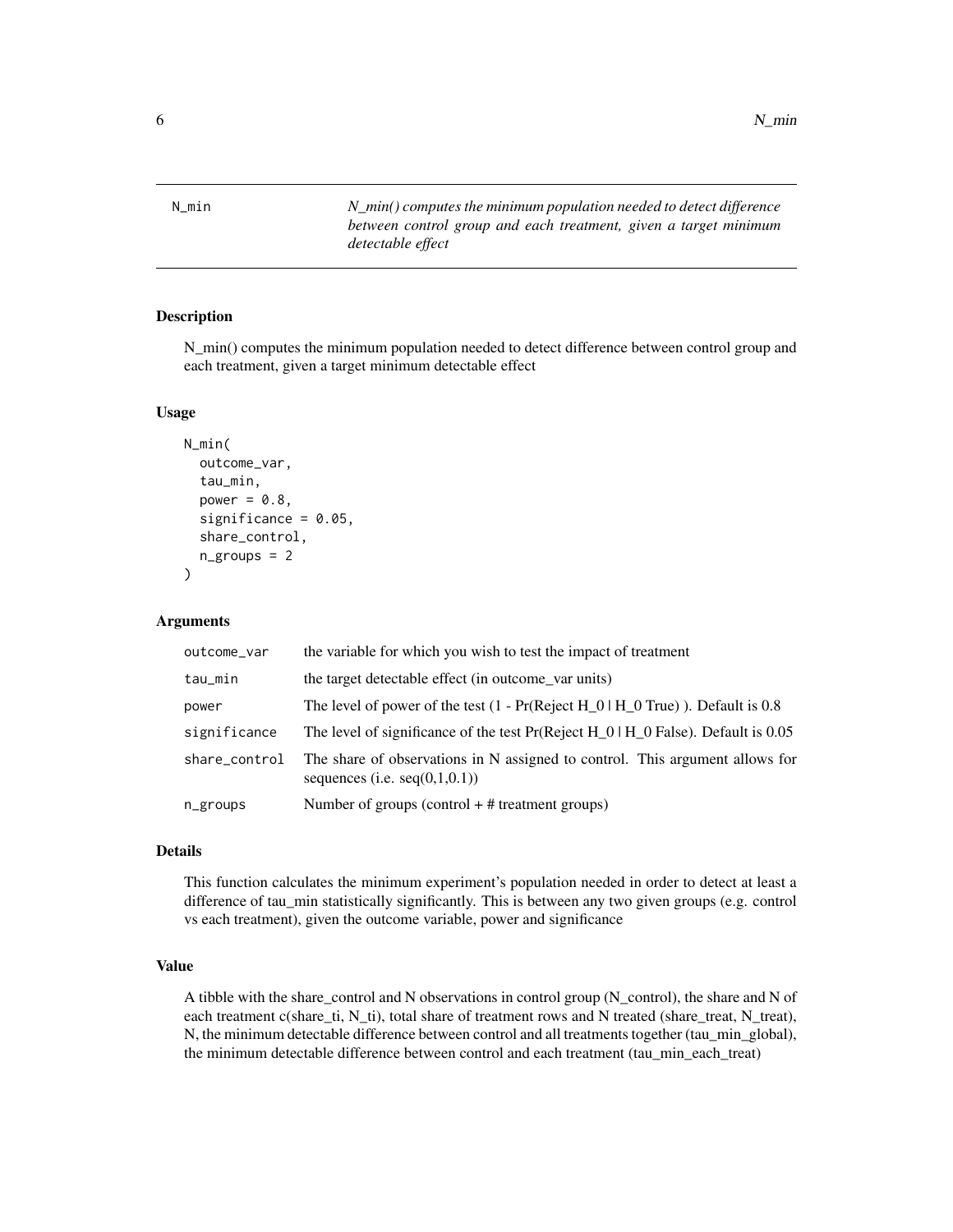#### <span id="page-6-0"></span> $RCT$  and  $\overline{7}$

#### Examples

```
data \leq data.frame(y_1 = rbinom(n = 100, size = 1, prob = 0.3),
                 y_2 = rnorm(n = 100, mean = 8, sd = 2)N_min(data$y_1, tau_min = 0.01, share_control = seq(0,1,0.1), n_groups = 3)
```

| ۰,           |  |
|--------------|--|
|              |  |
| ۰.<br>$\sim$ |  |

#### Designing, random assigning and evaluating Randomized Control Tri*als*

#### **Description**

RCT provides three important group of functions: a) functions for pre-processing the design of the RCT b) Functions for assigning treatment status and checking for balances c) Function for evaluating the impact of the RCT

#### Details

RCT helps you focus on the statistics of the randomized control trials, rather than the heavy programming lifting. RCT helps you in the whole process of designing and evaluating a RCT. 1. Clean and summarise the data in which you want to randomly assign treatment 2. Decide the share of observations that will go to control group 3. Decide which variables to use for strata building 4. Robust Random Assignment by strata/blocks 5 Impact evaluation of all y's and heterogeneities To lean more about RCT, start with the vignette: browseVignettes(package = "RCT")

#### RCT functions

treatment\_assign: Robust treatment assign by strata/blocks

impact\_eval: Automatized impact evaluation with heterogeneous treatment effects

balance\_table: Balance tables for any length of covariates

balance\_regression: LPM of treatment status against covariates with F-test

tau\_min: Computation of the minimum detectable effect between control & treatment units

tau\_min\_probability: Computation of the minimum detectable effect between control & treatment units for dichotomous y-vars

summary\_statistics: Summary statistics of all numeric columns in your data

ntile\_label: Rank and divide observations in n groups, with label

#### Author(s)

Isidoro Garcia Urquieta, isidoro.gu@gmail.com

#### References

Athey, Susan, and Guido W. Imbens (2017) "The Econometrics Randomized Experiments". Handbook of economic field experiments. <https://arxiv.org/abs/1607.00698>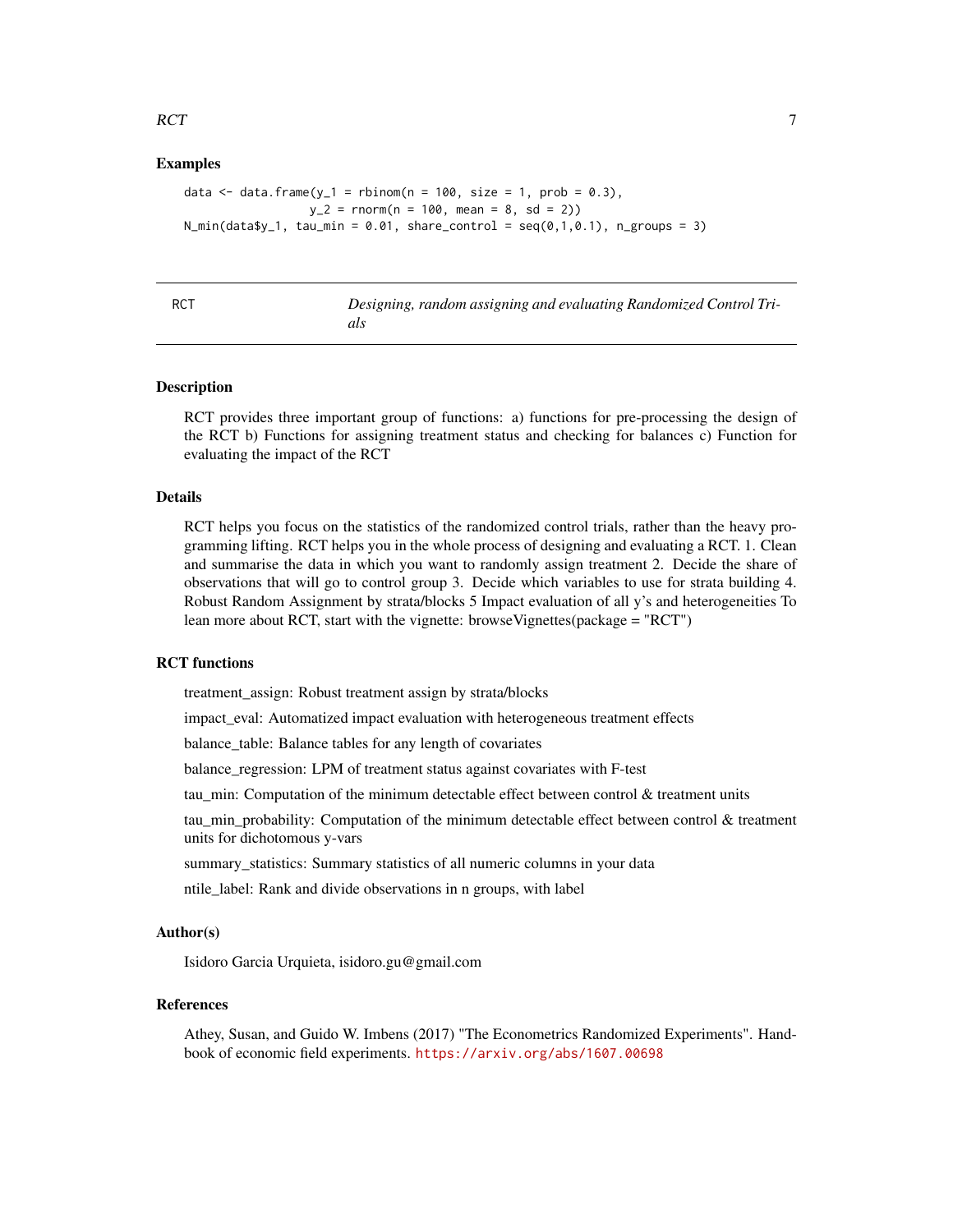#### <span id="page-7-0"></span>See Also

Useful links: https://github.com/isidorogu/RCT Report bugs at https://github.com/isidorogu/RCT/issues

summary\_statistics *summary\_statistics() Creates summary statistics table of all numeric variables in data*

#### Description

summary\_statistics() Creates summary statistics table of all numeric variables in data

#### Usage

```
summary_statistics(
 data,
 probs = c(0, 0.05, 0.1, 0.25, 0.5, 0.75, 0.9, 0.95, 1),
 na.rm = T)
```
#### Arguments

| data  | A data.frame, tibble or data.table                                                    |
|-------|---------------------------------------------------------------------------------------|
| probs | The quantiles to compute. Default is $c(0, 0.05, 0.1, 0.25, 0.5, 0.75, 0.9, 0.95, 1)$ |
| na.rm | whether to exclude NA's from calculations                                             |

#### Details

This function computes the selected quantiles, mean and N values of all the numeric columns of data.

#### Value

A tibble with the Mean, N (not NA) and probs selects for each numeric column

```
data <-data.frame(x = c(1:5), y = c(100, 200, 300, 410, 540), z = rep("c", 5))
summary_statistics(data)
```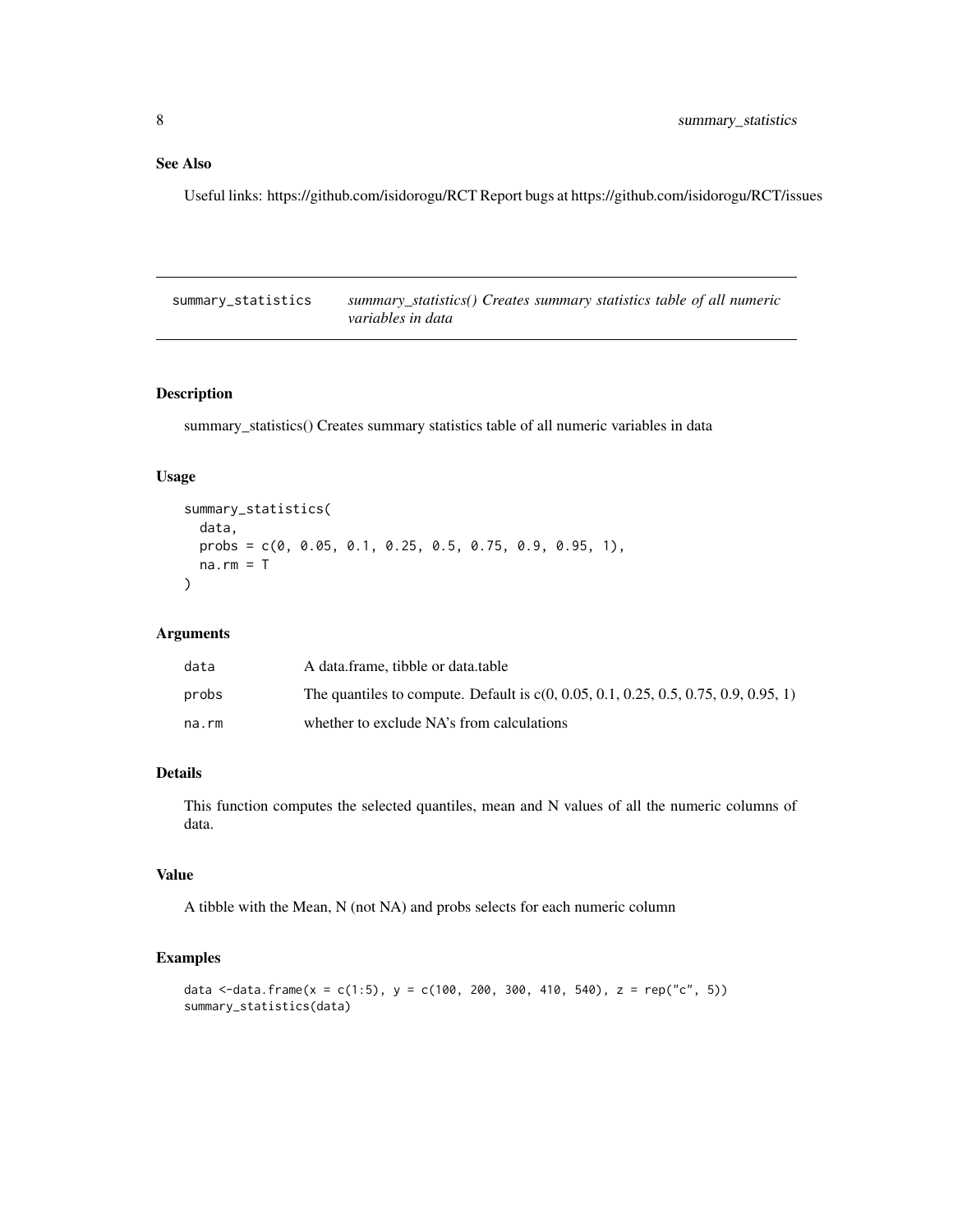<span id="page-8-0"></span>tau\_min *tau\_min() computes the minimum detectable difference between control group and each treatment*

#### Description

tau\_min() computes the minimum detectable difference between control group and each treatment

#### Usage

```
tau_min(
  outcome_var,
  N,
  power = 0.8,
  significance = 0.05,
  share_control,
  n_{\text{g}roups} = 2
)
```
#### Arguments

| outcome_var   | the variable for which you wish to test the impact of treatment                                                  |
|---------------|------------------------------------------------------------------------------------------------------------------|
| N             | number of observations in the RCT, usually nrow(data)                                                            |
| power         | The level of power of the test $(1 - Pr(Reject H_0) H_0 True)$ . Default is 0.8                                  |
| significance  | The level of significance of the test $Pr(Reject H_0   H_0 False)$ . Default is 0.05                             |
| share control | The share of observations in N assigned to control. This argument allows for<br>sequences (i.e. $seq(0,1,0,1)$ ) |
| n_groups      | Number of groups (control $+$ # treatment groups)                                                                |

#### Details

This function calculates the minimum difference that could show significant  $E[Y(1)-Y(0)] = \text{tau}$ , between any two given groups (e.g. control vs each treatment), given the population size (N), the outcome variable, power and significance

#### Value

A tibble with the share control and N observations in control group (N control), the share and N of each treatment c(share\_ti, N\_ti), total share of treatment rows and N treated (share\_treat, N\_treat), N, the minimum detectable difference between control and all treatments together (tau\_min\_global), the minimum detectable difference between control and each treatment (tau\_min\_each\_treat)

```
data \le data.frame(y_1 = rbinom(n = 100, size = 1, prob = 0.3),
                  y_2 = rnorm(n = 100, mean = 8, sd = 2)tau_min(data$y_1, N = nrow(data), share_control = seq(0,1,0.1), n_groups = 3)
```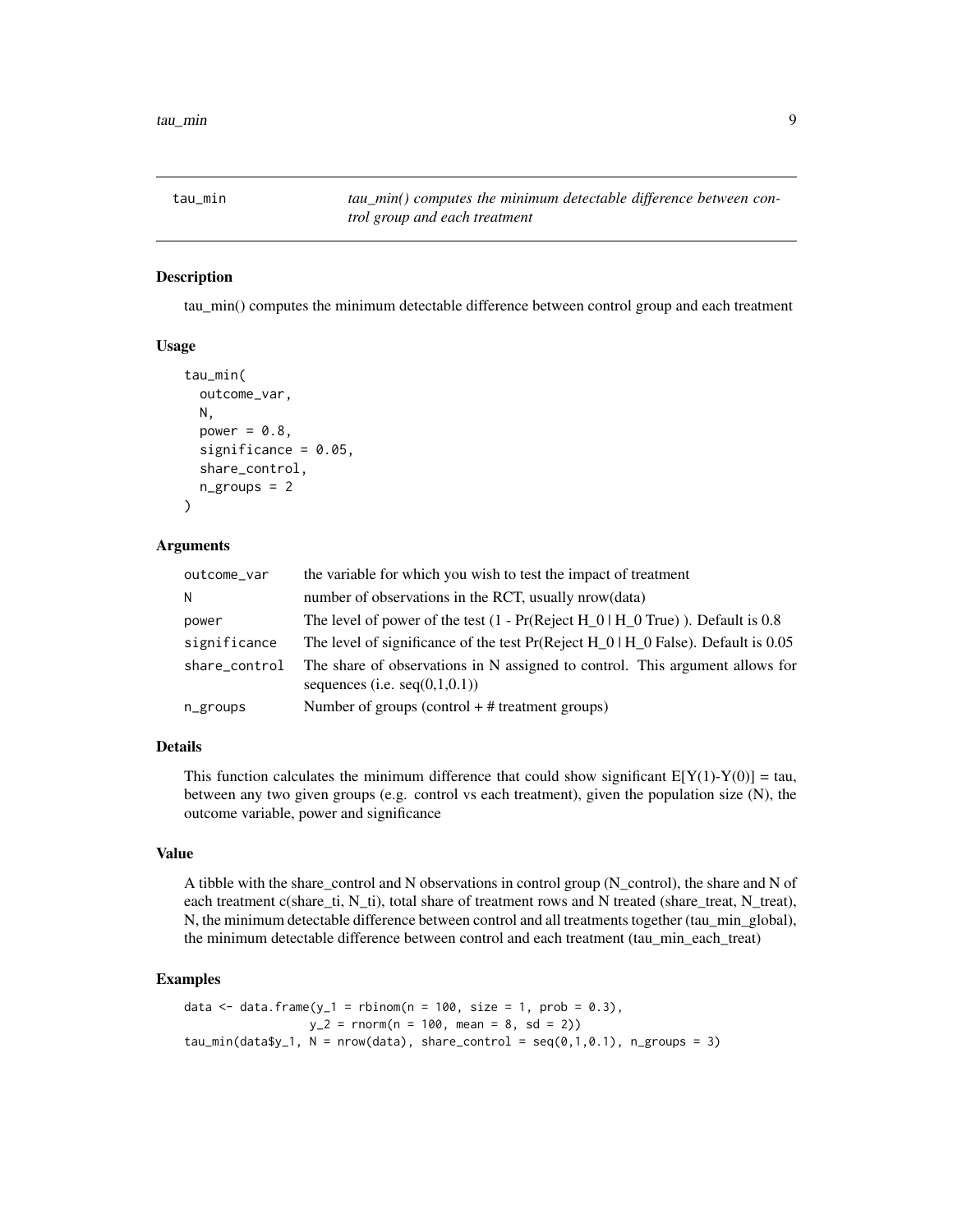<span id="page-9-0"></span>tau\_min\_probability *tau\_min\_probability() computes the minimum detectable difference between control group and each treatment for a dichotomous variable*

#### Description

tau\_min\_probability() computes the minimum detectable difference between control group and each treatment for a dichotomous variable

#### Usage

```
tau_min_probability(
  prior,
 N,
  power = 0.8,
  significance = 0.05,
  share_control,
  n_groups = 2
\lambda
```
#### Arguments

| prior         | $Pr(Y=1)$ .                                                                                                      |
|---------------|------------------------------------------------------------------------------------------------------------------|
| N             | number of observations in the RCT, usually nrow(data)                                                            |
| power         | The level of power of the test $(1 - Pr(Reject H_0) H_0)$ . Default is 0.8                                       |
| significance  | The level of significance of the test $Pr(Reject H_0   H_0 False)$ . Default is 0.05                             |
| share_control | The share of observations in N assigned to control. This argument allows for<br>sequences (i.e. $seq(0,1,0.1)$ ) |
| n_groups      | Number of groups (control $+$ # treatment groups)                                                                |

#### Details

This function calculates the minimum difference that could show significant  $Pr[Y(1)-Y(0)] = \tan$ , between any two given groups (e.g. control vs each treatment), given the population size (N), the outcome variable, power and significance

#### Value

A tibble with the share\_control and N observations in control group (N\_control), the share and N of each treatment c(share\_ti, N\_ti), total share of treatment rows and N treated (share\_treat, N\_treat), N, the minimum detectable difference between control and all treatments together (tau\_min\_global), the minimum detectable difference between control and each treatment (tau\_min\_each\_treat)

```
tau_min_probability(0.4, N = 1000, share_control = seq(0,1,0.1), n_groups = 3)
```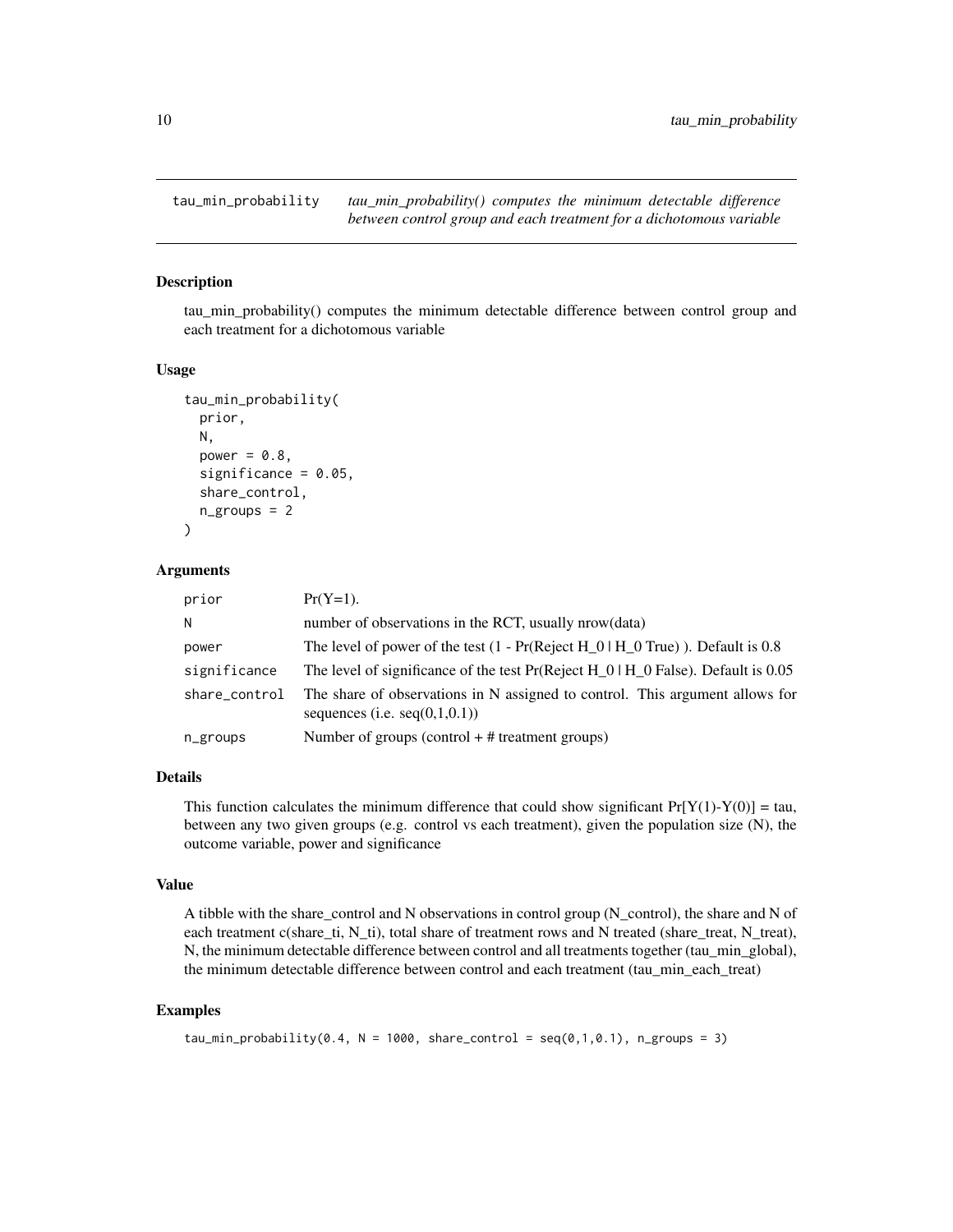<span id="page-10-0"></span>treatment\_assign *treatment\_assign() carries out robust treatment assignment by strata/blocks*

#### Description

treatment\_assign() carries out robust treatment assignment by strata/blocks

#### Usage

```
treatment_assign(
  data,
  share_control,
 n_t = 2,
  strata_varlist,
 missfits = c("global", "NA", "strata"),
  seed = 1990.
  share_ti = rep(1/n_t - share_control/n_t, times = n_t),
  key
)
```
#### Arguments

| data          | A data.frame, tibble or data.table                                                                                                             |
|---------------|------------------------------------------------------------------------------------------------------------------------------------------------|
| share_control | share of the observations assigned to control group                                                                                            |
| $n_t$         | Number of treatments groups                                                                                                                    |
|               | strata_varlist vector of categorical variables to form the strata/blocks for random assignment.<br>Should be in the form of vars(var1, var2, ) |
| missfits      | How to handle the misfits. Default is "global". See Carril (2016) for details.                                                                 |
| seed          | A number used to set.seed().                                                                                                                   |
| share_ti      | The share of each treatment group. If NULL (Default), each treatment group<br>will have equal share.                                           |
| key           | The key identifier column of data.                                                                                                             |

#### Details

This function creates a variable that indicates the treatment status. The random assignment is made by strata/blocks. It can handle equal or unequal treatment shares. Finally, it has three methods available to handle misfits (same as randtreat in STATA): "global": assigning the observations that couldn't be randomly assigned globally, "strata": assigning the observations that couldn't be randomly assigned by strata, "NA": set the the treat observations that couldn't be randomly assigned to NA.

#### Value

A list: "data" = the data with key, treat, strata, misfit column., "summary\_strata" = A summary tibble with the membership of each strata and its size.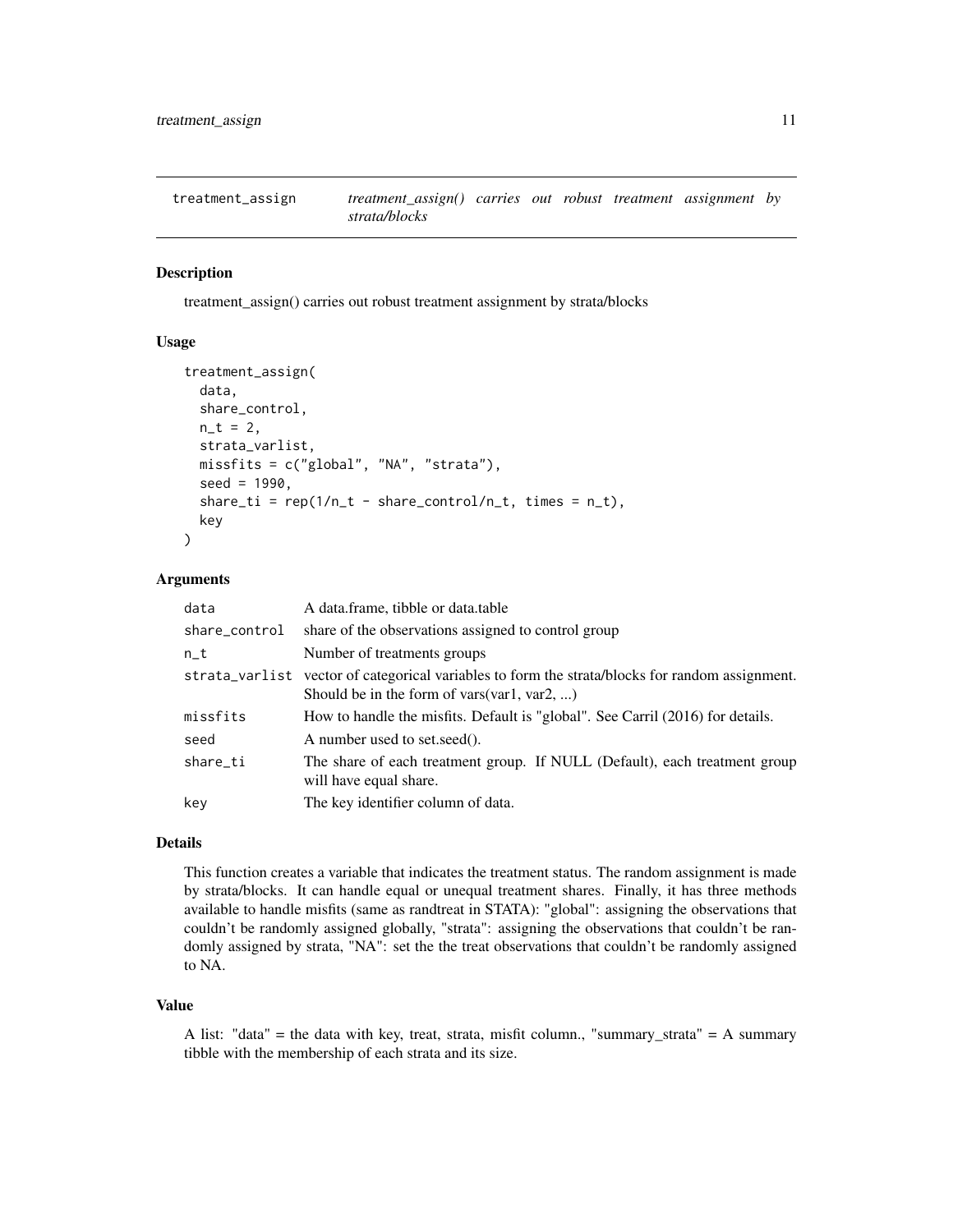```
data<-data.frame(key = c(1:1000),
                 ing_quartile = rep(c("Q1", "Q2", "Q3", "Q4"), each = 250),
                 age_quartile = rep(c("Q1", "Q2", "Q3", "Q4"), times = 250))
assignment < -treatment_assign(data = data, share_{control = 0.1, n_t = 3,strata_varlist = dplyr::vars(ing_quartile,
                            age_quartile), missfits = "strata",
                            seed = 1990, key = "key")
table(data$treat, useNA = "ifany")
prop.table(table(data$treat, useNA = "ifany"))
```